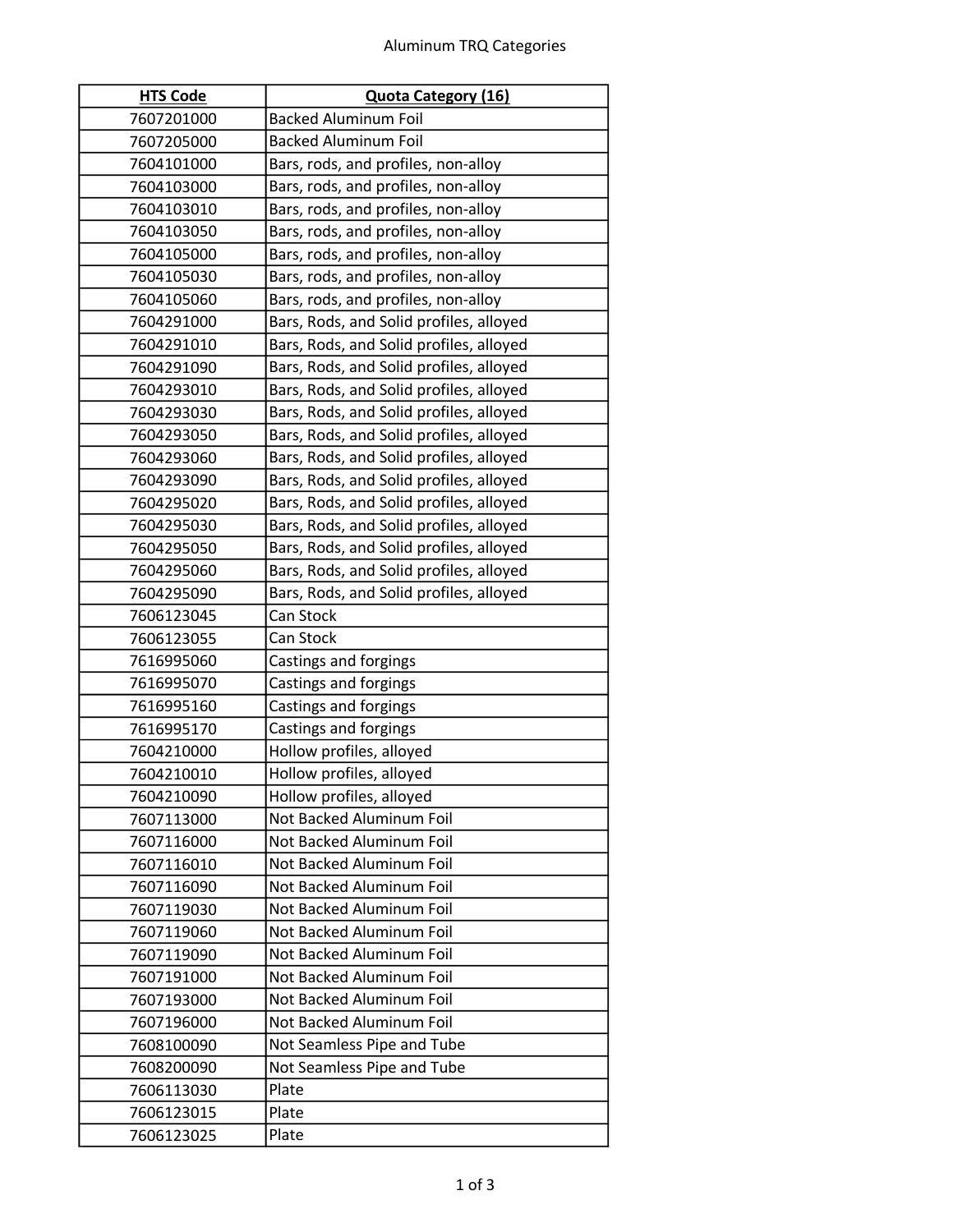| 7606123030 | Plate                  |
|------------|------------------------|
| 7606123035 | Plate                  |
| 7606913030 | Plate                  |
| 7606913055 | Plate                  |
| 7606913060 | Plate                  |
| 7606916020 | Plate                  |
| 7606916040 | Plate                  |
| 7606916055 | Plate                  |
| 7606923025 | Plate                  |
| 7606923030 | Plate                  |
| 7606923060 | Plate                  |
| 7606926020 | Plate                  |
| 7606926040 | Plate                  |
| 7606926055 | Plate                  |
| 7605110000 | Redraw Rod             |
| 7605110030 | Redraw Rod             |
| 7605210000 | <b>Redraw Rod</b>      |
| 7605210030 | <b>Redraw Rod</b>      |
| 7608100030 | Seamless Pipe and Tube |
| 7608200030 | Seamless Pipe and Tube |
| 7606113060 | Sheet                  |
| 7606116000 | Sheet                  |
| 7606123090 | Sheet                  |
| 7606123091 | Sheet                  |
| 7606123096 | Sheet                  |
| 7606126000 | Sheet                  |
| 7606913075 | Sheet                  |
| 7606913090 | Sheet                  |
| 7606913095 | Sheet                  |
| 7606916060 | Sheet                  |
| 7606916080 | Sheet                  |
| 7606916095 | Sheet                  |
| 7606923035 | Sheet                  |
| 7606923075 | Sheet                  |
| 7606923090 | Sheet                  |
| 7606926060 | Sheet                  |
| 7606926080 | Sheet                  |
| 7606926095 | Sheet                  |
| 7609000000 | Tube or Pipe Fittings  |
| 7601203000 | <b>Unwrought Alloy</b> |
| 7601206000 | Unwrought Alloy        |
| 7601209030 | <b>Unwrought Alloy</b> |
| 7601209045 | <b>Unwrought Alloy</b> |
| 7601209060 | Unwrought Alloy        |
| 7601209075 | <b>Unwrought Alloy</b> |
| 7601209080 | <b>Unwrought Alloy</b> |
| 7601209085 | <b>Unwrought Alloy</b> |